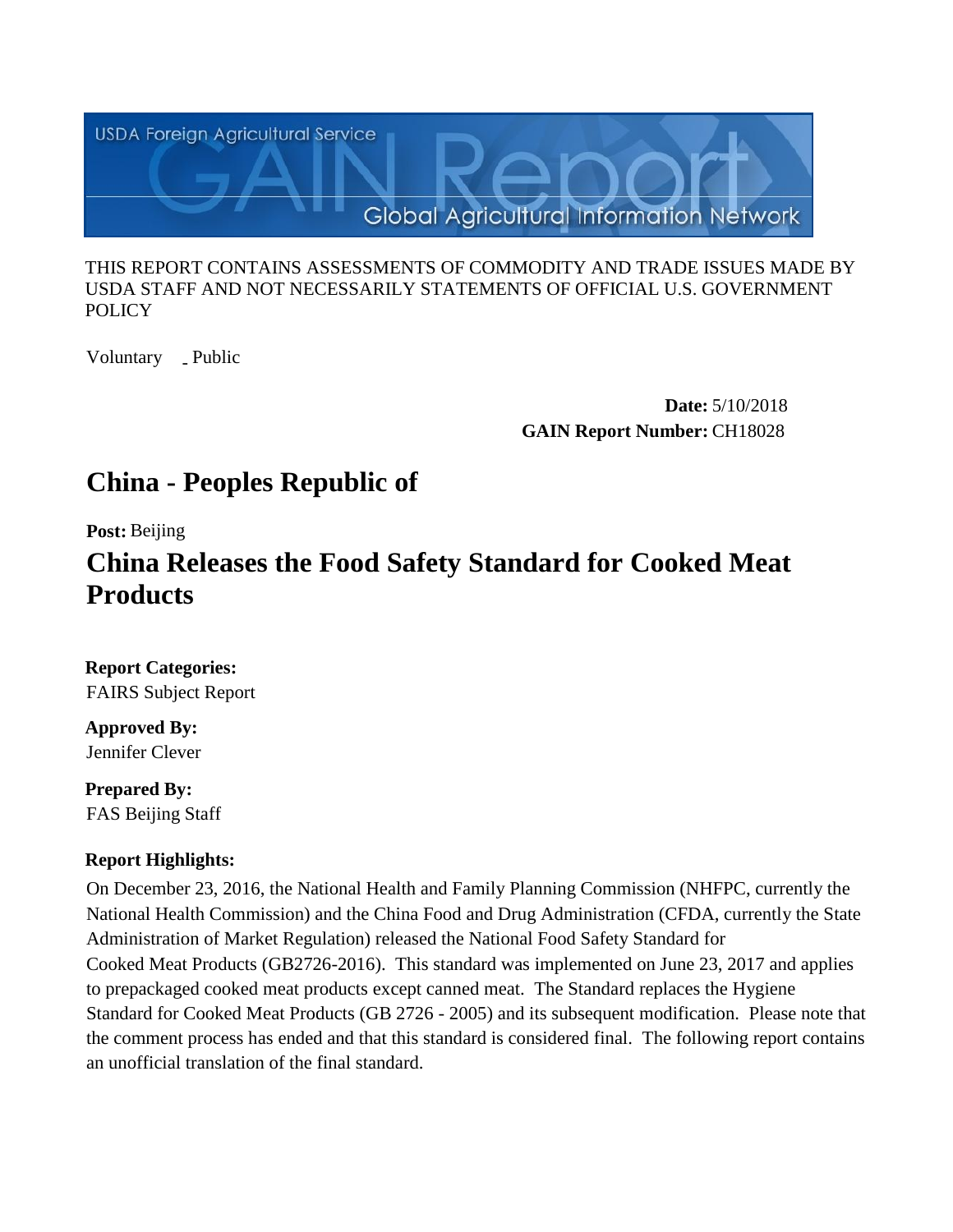#### **BEGIN TRANSLATION**

# **National Food Safety Standard for Cooked Meat Products**

#### **Foreword**

The Standard replaces the Hygiene Standard for Cooked Meat Products (GB 2726 - 2005) and its No.1 Modification. When compared with GB 2726 - 2005, the Standard mainly has the following changes:

- The name of the standard is revised to "National Food Safety Standard Cooked Meat Products";
- The scope is modified;
- Terms and definitions are modified:
- Physical and chemical indexes are modified;
- Microbial indexes are modified.

# **National Food Safety Standard**

## **Cooked Meat Products**

#### **1 Scope**

The Standard applies to prepackaged cooked meat products.

The Standard does not apply to canned meat.

#### **2 Terms and Definitions**

#### **2.1 Cooked Meat Products**

Products produced mainly with fresh (frozen) livestock and poultry products, including meat seasoned with soy sauce, smoked meat, carbonado, fried meat, Western ham, sausages, fermented meat products, dry cooked meat products and other cooked meat products.

#### **3 Technical Requirements**

#### **3.1 Requirements for Materials**

Materials should meet corresponding food standards and relevant provisions.

#### **3.2 Sensory Requirements**